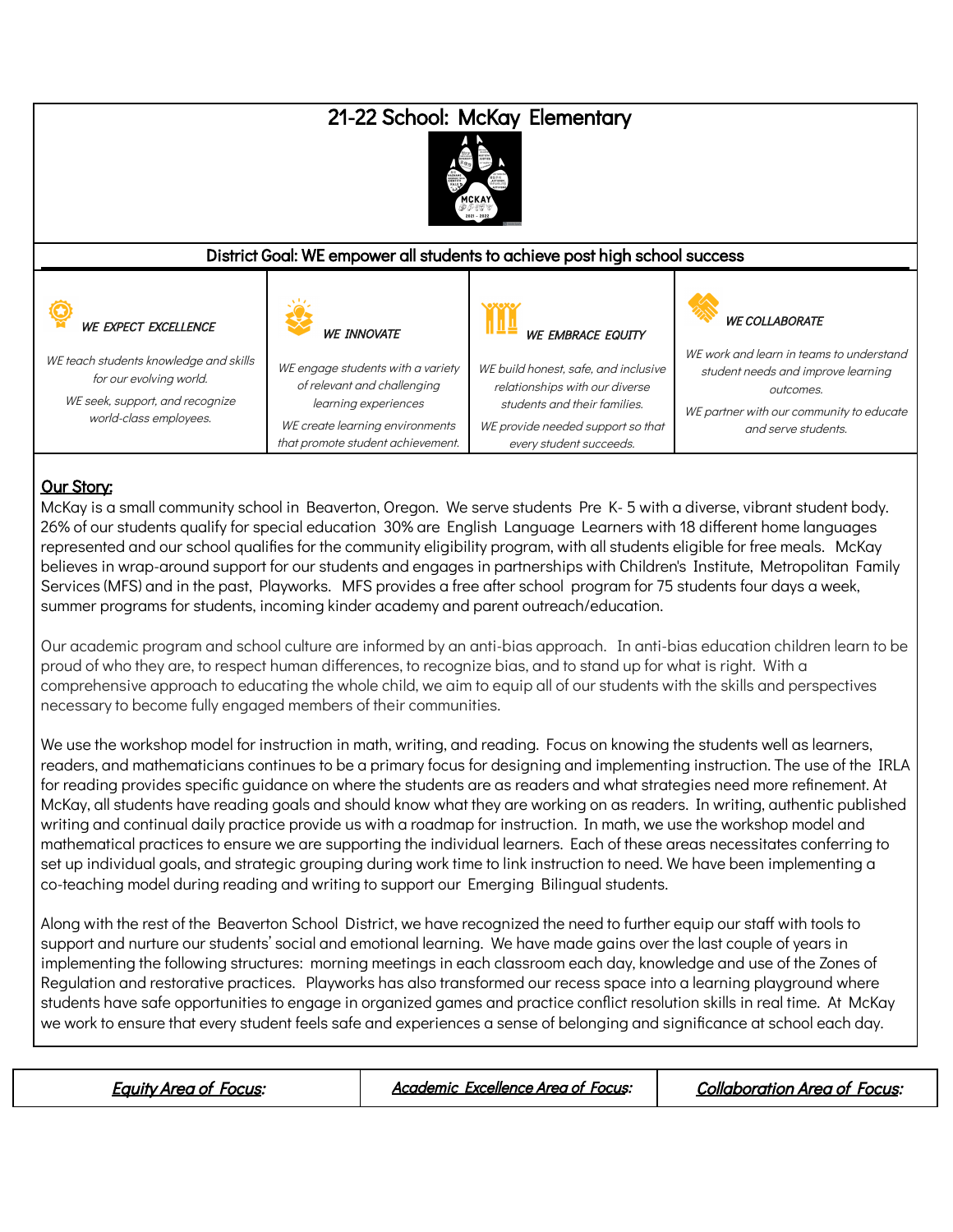| We will continue to deepen our relationships<br>with families in our home school partnership.<br>As a staff, we will continue to develop an<br>understanding of what it means to lead for<br>Equity and Anti-Racism and how this<br>translates into our instructional practices.                                                                                                                                                                                                                                                                                                                                                                                                                                                                                                            | Reading growth for all students with a<br>focus on students who are learning<br>English as a second language.                                                                                                                                                                                                                                                                                                                                                                                                                                                                                                                 | Collaboration around Soft start, use<br>of Gholdy Muhammad's Framework<br>and Learning Justice standards to<br>support culturally responsive<br>classrooms in PK-5 and playful<br>inquiry in PK-2.                                                                                                                                                                                                                                                             |
|---------------------------------------------------------------------------------------------------------------------------------------------------------------------------------------------------------------------------------------------------------------------------------------------------------------------------------------------------------------------------------------------------------------------------------------------------------------------------------------------------------------------------------------------------------------------------------------------------------------------------------------------------------------------------------------------------------------------------------------------------------------------------------------------|-------------------------------------------------------------------------------------------------------------------------------------------------------------------------------------------------------------------------------------------------------------------------------------------------------------------------------------------------------------------------------------------------------------------------------------------------------------------------------------------------------------------------------------------------------------------------------------------------------------------------------|----------------------------------------------------------------------------------------------------------------------------------------------------------------------------------------------------------------------------------------------------------------------------------------------------------------------------------------------------------------------------------------------------------------------------------------------------------------|
| <b>Equity Goal 1:</b><br>We will fully implement the use of<br>ParentSquare as a primary communication<br>tool with caregivers. We will continue to<br>deepen relational trust with students and<br>families so that:<br>-95% of students report there is at least 1<br>adult who cares about them at school (20-21)<br>BSD Elementary School Student Survey 84%)<br>-95% of our families will report they receive<br>adequate communication from the child's<br>teacher about their child's academic<br>progress (20-21 BSD Parent Survey 78.6%)<br>-We will increase the number and<br>representation of families who fill out the<br>family survey by at least 10% (20-21 BSD<br>Parent Survey 51 families)<br>-100% families connect with the school for<br>spring and fall conferences | Academic Excellence Goal:<br>In Fall 2021, using IRLA data in<br>schoolpace 21% of Mckay students<br>were reading at proficient or<br>advanced levels. None of our students<br>learning English as a second language<br>are currently scoring at proficient or<br>advanced on the IRLA. Our goal is for<br>all students to make at least a year of<br>growth this year and for 60% of McKay<br>students to be reading proficient or<br>advanced by June 2021.<br><b>Historical Data</b><br>In 18-19, Median Growth Percentile for<br>our ELLs was 36% compared to a<br>school wide 41% as measured by the<br>OSAS assessment. | <b>Collaboration Goal:</b><br>As a result of collaboration<br>teachers will report a greater<br>sense of collective efficacy. Soft<br>start and community meetings will<br>be used in every classroom every<br>day.                                                                                                                                                                                                                                            |
| <b>Equity Goal 1:</b><br><b>Key Strategies:</b><br>Strengthen parent communication<br>1.<br>and host parent learning nights<br>focusing on engaging our families<br>who speak languages other than<br>English.<br>2. Leverage use of MFS for parent<br>partnerships and summer learning<br>opportunities<br>3. Academic Coaches, ESL, BH &W Team<br>and Resource Room Teachers<br>collaborate with classroom teachers<br>to best identify strategic supports for                                                                                                                                                                                                                                                                                                                            | <b>Key Strategies:</b><br>Read to Love book bags going<br>1.<br>home for all K,1,2nd grade<br>students every week with 10<br>books. 5 at their independent<br>reading level and 5 choice<br>books.<br>2. Coaching and support for<br>students in grades 3,4,5 with<br>opportunities to take home<br>books to read.<br>3. Purchased high interest low<br>level books for every classroom<br>as well as a robust diverse                                                                                                                                                                                                        | <b>Key Strategies:</b><br>Golden hour (additional four<br>hours of planning) every<br>three weeks with k/1, 2,3 and<br><i><b>% to support vertical</b></i><br>alignment and collaboration<br>with ELL and academic<br>learning coaches alongside.<br>Grade levels will host<br>2 <sub>1</sub><br>curriculum nights together.<br>Collaboration with MFS<br>$\mathcal{E}$<br>afterschool programs to best<br>support students. These<br>members attend care team |